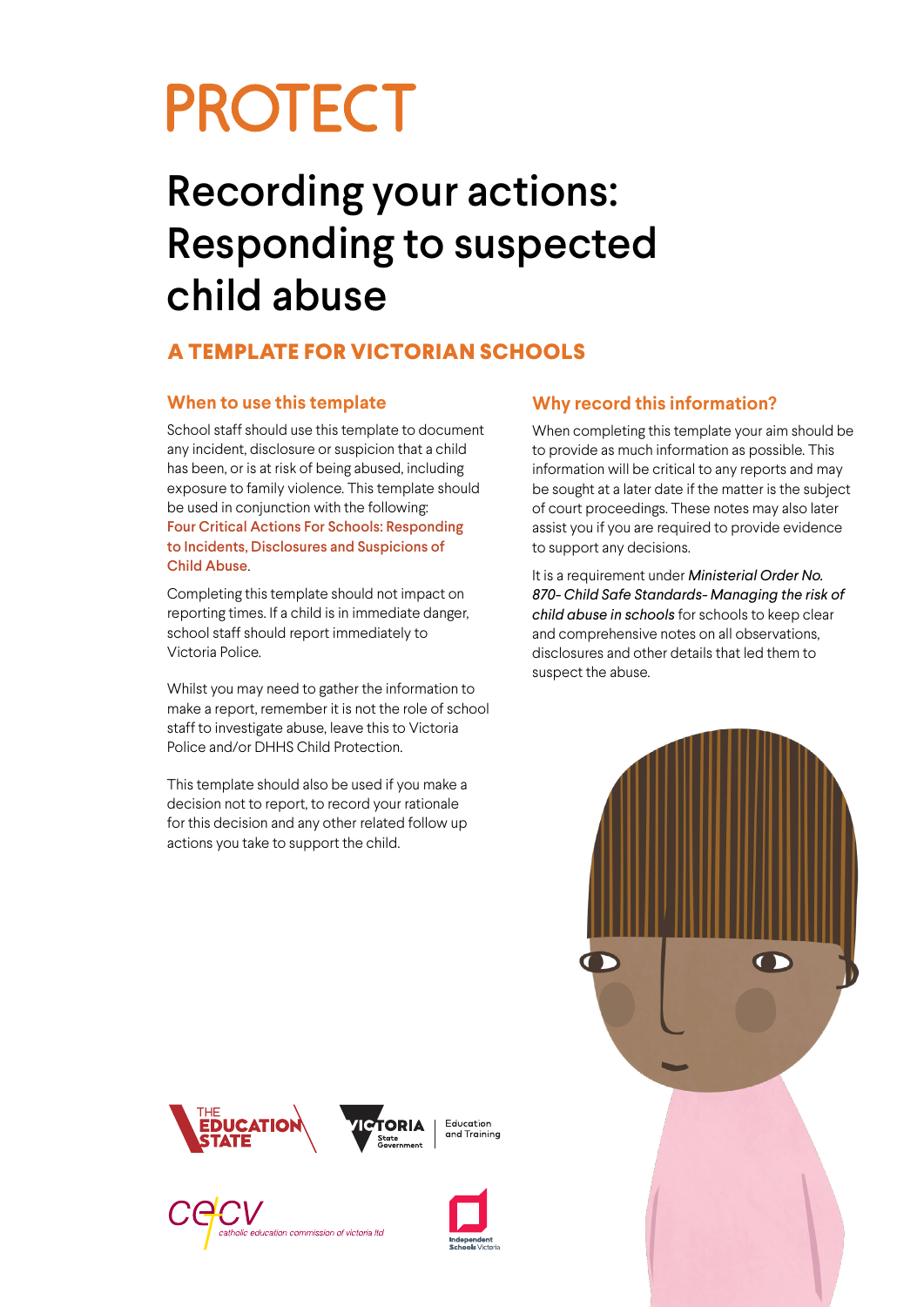#### **RESPONDING TO AN INCIDENT, DISCLOSURE OR SUSPICION OF CHILD ABUSE**

*IF YOU ARE MAKING A REPORT TO DHHS CHILD PROTECTION OR VICTORIA POLICE YOU MUST SEEK ADVICE BEFORE CONTACTING PARENTS/CARERS SO AS NOT TO COMPROMISE ANY INVESTIGATION OR PLACE A CHILD AT FURTHER RISK – THIS IS PARTICULARLY CRITICAL IN INSTANCES OF FAMILY VIOLENCE.* 

| <b>STAFF MEMBER LEADING THE RESPONSE</b> |  |  |  |
|------------------------------------------|--|--|--|
| NAME:                                    |  |  |  |
| <b>OCCUPATION:</b>                       |  |  |  |
| LOCATION (SCHOOL ADDRESS):               |  |  |  |
|                                          |  |  |  |
|                                          |  |  |  |
|                                          |  |  |  |
| <b>RELATIONSHIP TO CHILD:</b>            |  |  |  |

#### **CRITICAL ACTION 1: IMMEDIATE RESPONSE TO AN INCIDENT**

**If anyone is in immediate danger school staff should report immediately to Victoria Police on 000.**

See Action 1 of Four Critical Actions For Schools: Responding to Incidents, Disclosures and Suspicions of Child Abuse

#### **RESPONDING TO AN EMERGENCY**

DID THE CHILD REQUIRE FIRST AID? PROVIDE DETAILS IF 'YES'.

WHO ADMINISTERED THIS? (NAME AND TITLE)

DID THE CHILD REQUIRE FURTHER IMMEDIATE MEDICAL ASSISTANCE?

CURRENT LOCATION AND SAFETY STATUS:

*E.G. ARE ALL IMPACTED STUDENTS SAFE AND NOT IN ANY IMMEDIATE DANGER? IF A CHILD IS IN IMMEDIATE DANGER SCHOOL STAFF SHOULD REPORT IMMEDIATELY TO VICTORIA POLICE ON 000.*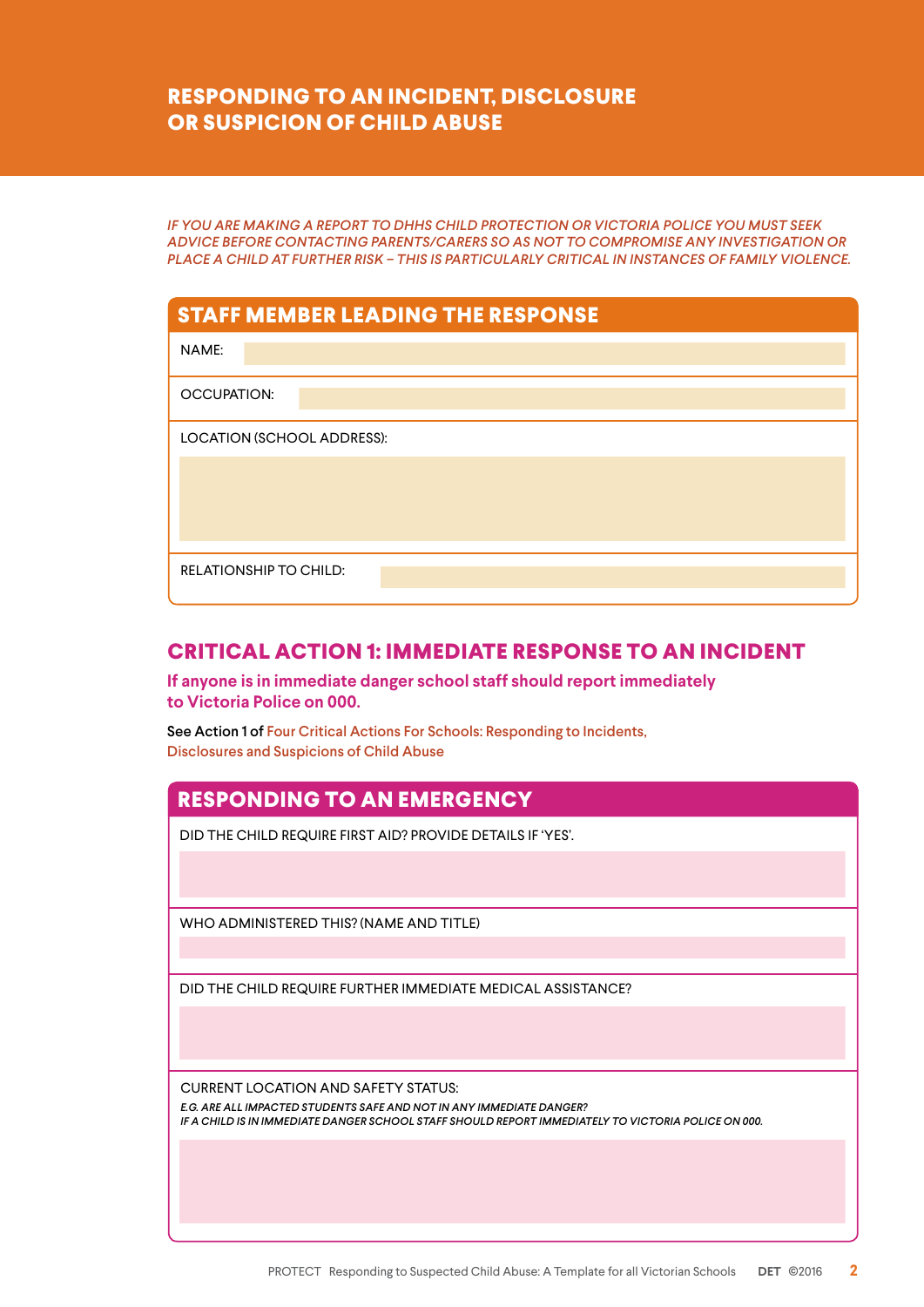#### **CHILD'S INFORMATION**

| <b>PERSONAL DETAILS</b>                         |                       |  |  |  |  |
|-------------------------------------------------|-----------------------|--|--|--|--|
| NAME:                                           | <b>GENDER:</b>        |  |  |  |  |
| YEAR LEVEL/CLASS:                               | <b>DATE OF BIRTH:</b> |  |  |  |  |
| <b>RESIDENTIAL ADDRESS:</b>                     |                       |  |  |  |  |
|                                                 |                       |  |  |  |  |
|                                                 |                       |  |  |  |  |
|                                                 |                       |  |  |  |  |
| PARENT/CARER NAME/S:                            |                       |  |  |  |  |
| PARENT/CARER CONTACT:                           |                       |  |  |  |  |
| LANGUAGE(S) SPOKEN BY CHILD:                    |                       |  |  |  |  |
| DISABILITIES, MENTAL OR PHYSICAL HEALTH ISSUES: |                       |  |  |  |  |
|                                                 |                       |  |  |  |  |
|                                                 |                       |  |  |  |  |
|                                                 |                       |  |  |  |  |
|                                                 |                       |  |  |  |  |
|                                                 |                       |  |  |  |  |
|                                                 |                       |  |  |  |  |
|                                                 |                       |  |  |  |  |
|                                                 |                       |  |  |  |  |
|                                                 |                       |  |  |  |  |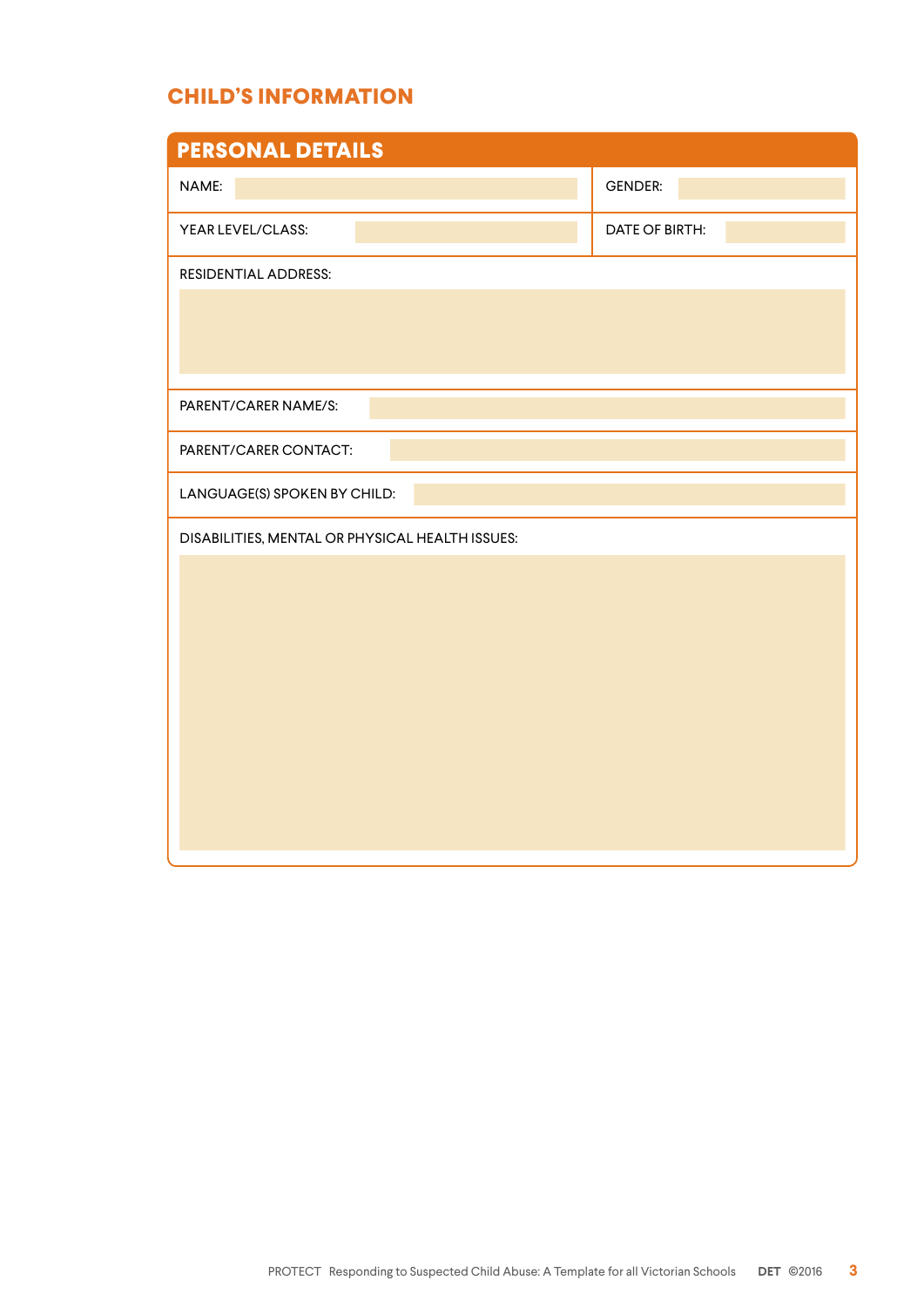#### **CHILD'S BACKGROUND**

#### CULTURAL STATUS AND RELIGIOUS BACKGROUND

*IF THE CHILD IS OF ABORIGINAL OR TORRES STRAIT ISLANDER BACKGROUND, GOVERNMENT SCHOOLS MUST CONTACT THEIR KOORIE ENGAGEMENT SUPPORT OFFICER, AND CATHOLIC SCHOOLS MUST CONTACT THE DIOCESAN EDUCATION OFFICE TO ARRANGE CULTURALLY APPROPRIATE SUPPORT. IF THE CHILD IS AN INTERNATIONAL STUDENT YOU MUST NOTIFY THE INTERNATIONAL EDUCATION DIVISION ON (03) 9637 2990.*

ANY KNOWN PREVIOUS HISTORY OF SUSPECTED ABUSE (INCLUDING EXPOSURE TO FAMILY VIOLENCE) PRIOR TO THIS INCIDENT, DISCLOSURE OR SUSPICION, OR INVOLVEMENT WITH AGENCIES:

#### **FAMILY BACKGROUND**

FAMILY COMPOSITION (IF KNOWN): *LIST PARENTING OR CARE ARRANGEMENTS AND SIBLING NAMES AND AGES*

ANY OTHER PEOPLE LIVING WITH THE CHILD (IF KNOWN):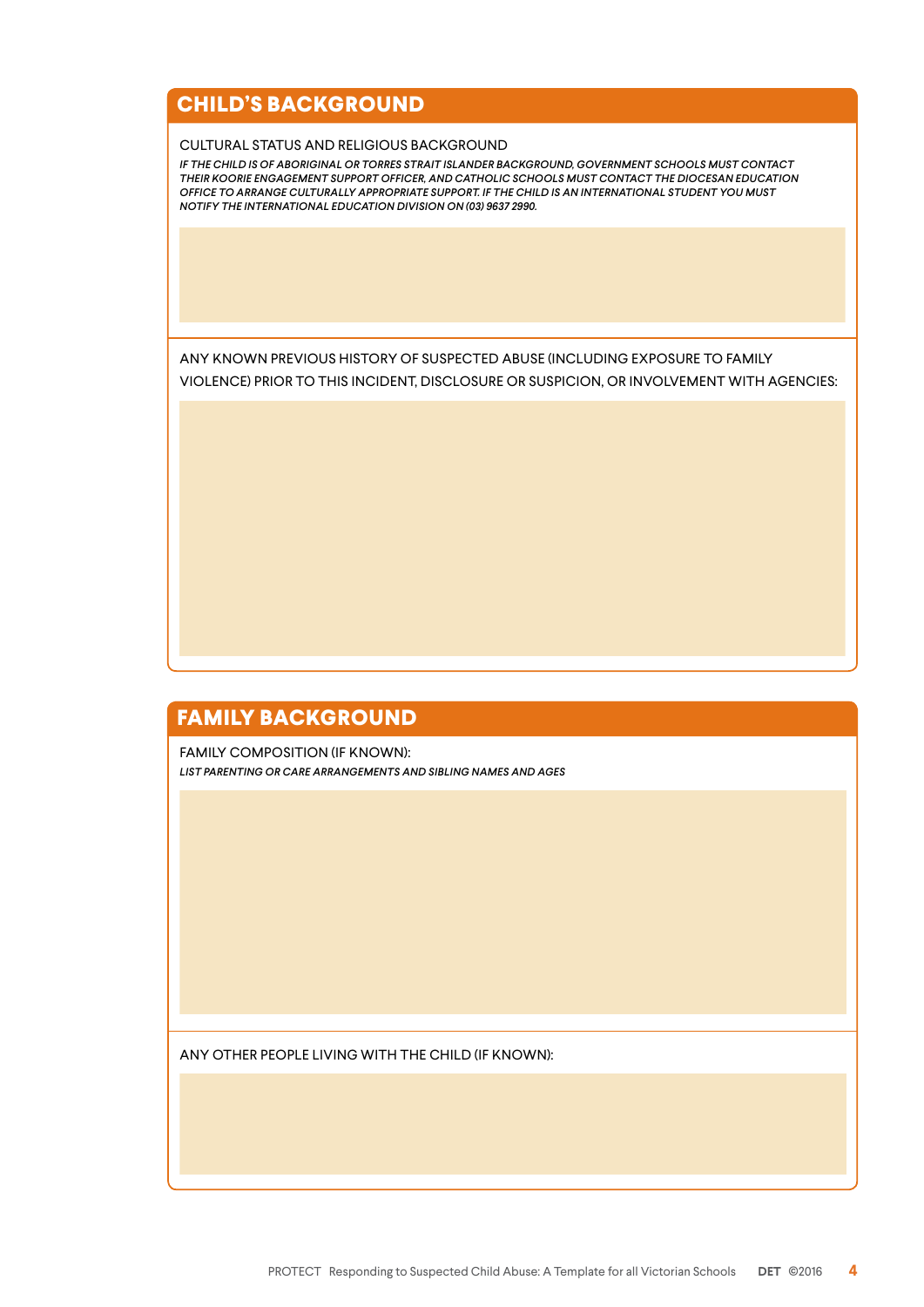### **FAMILY BACKGROUND**

DISABILITY, MENTAL OR PHYSICAL HEALTH ISSUES IN FAMILY (IF KNOWN):

LIKELY REACTION TO A REPORT BEING MADE (IF KNOWN):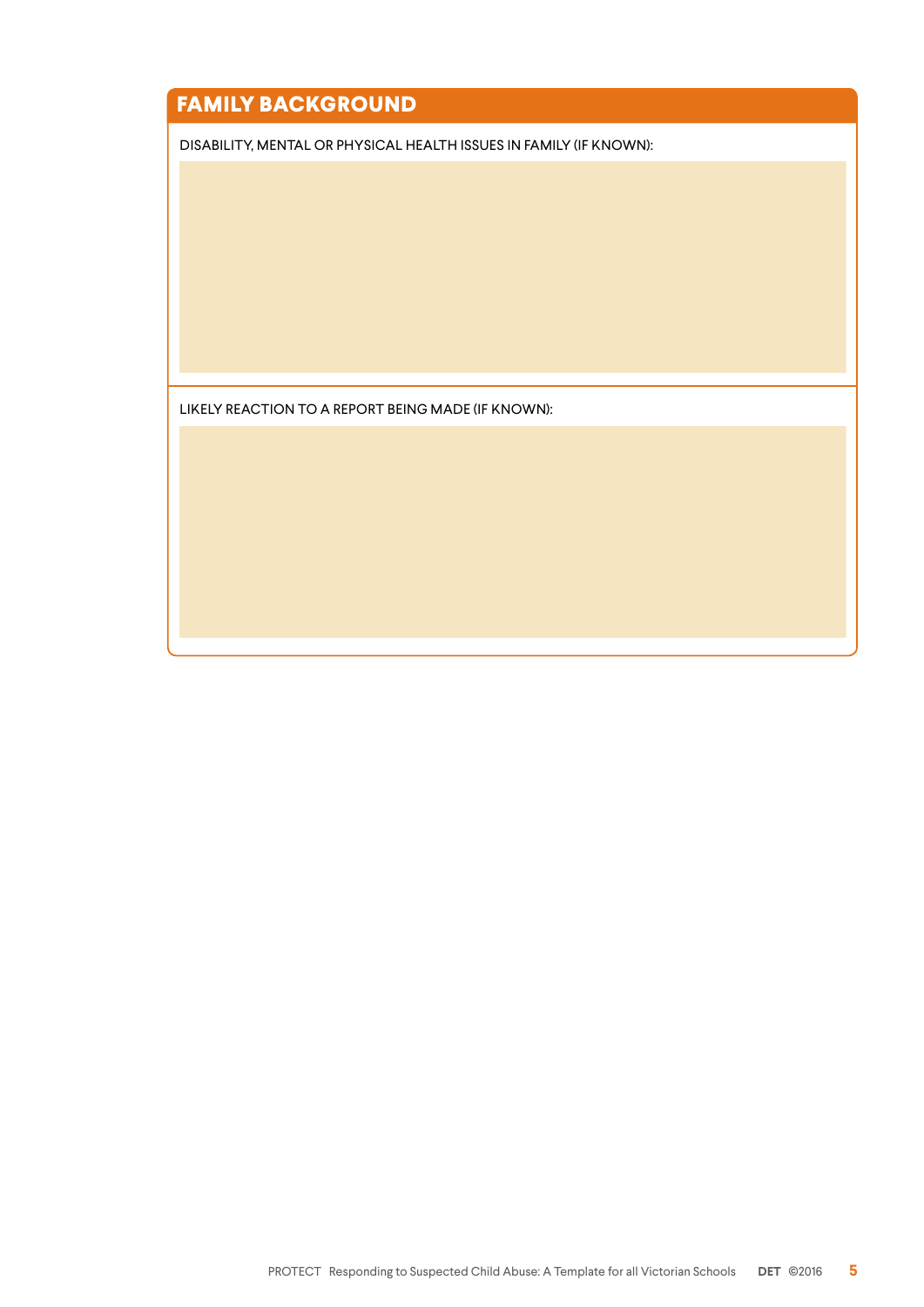#### **DETAILS OF THE INCIDENT, DISCLOSURE OR SUSPICION**

#### **GROUNDS FOR YOUR BELIEF THAT A CHILD HAS BEEN ABUSED, OR IS AT RISK OF ABUSE**

INDICATORS OR INSTANCES WHICH LED YOU TO BELIEVE A CHILD/CHILDREN ARE

SUBJECT TO CHILD ABUSE, OR AT RISK OF ABUSE INCLUDING EXPOSURE TO FAMILY VIOLENCE:

*DETAIL ANY DISCLOSURES OR INCIDENTS OR SUSPICIONS (INCLUDING NAMES, TIMES AND DATES DOCUMENTING A CHILD'S EXACT WORDS AS FAR AS POSSIBLE). INCLUDE SPECIFIC DETAIL HERE ON WHAT LED YOU TO FORM A REASONABLE BELIEF THAT A CHILD HAS BEEN, OR IS AT RISK OF BEING ABUSED*

ANY PHYSICAL INDICATORS OF ABUSE:

ANY BEHAVIOURAL INDICATORS OF ABUSE: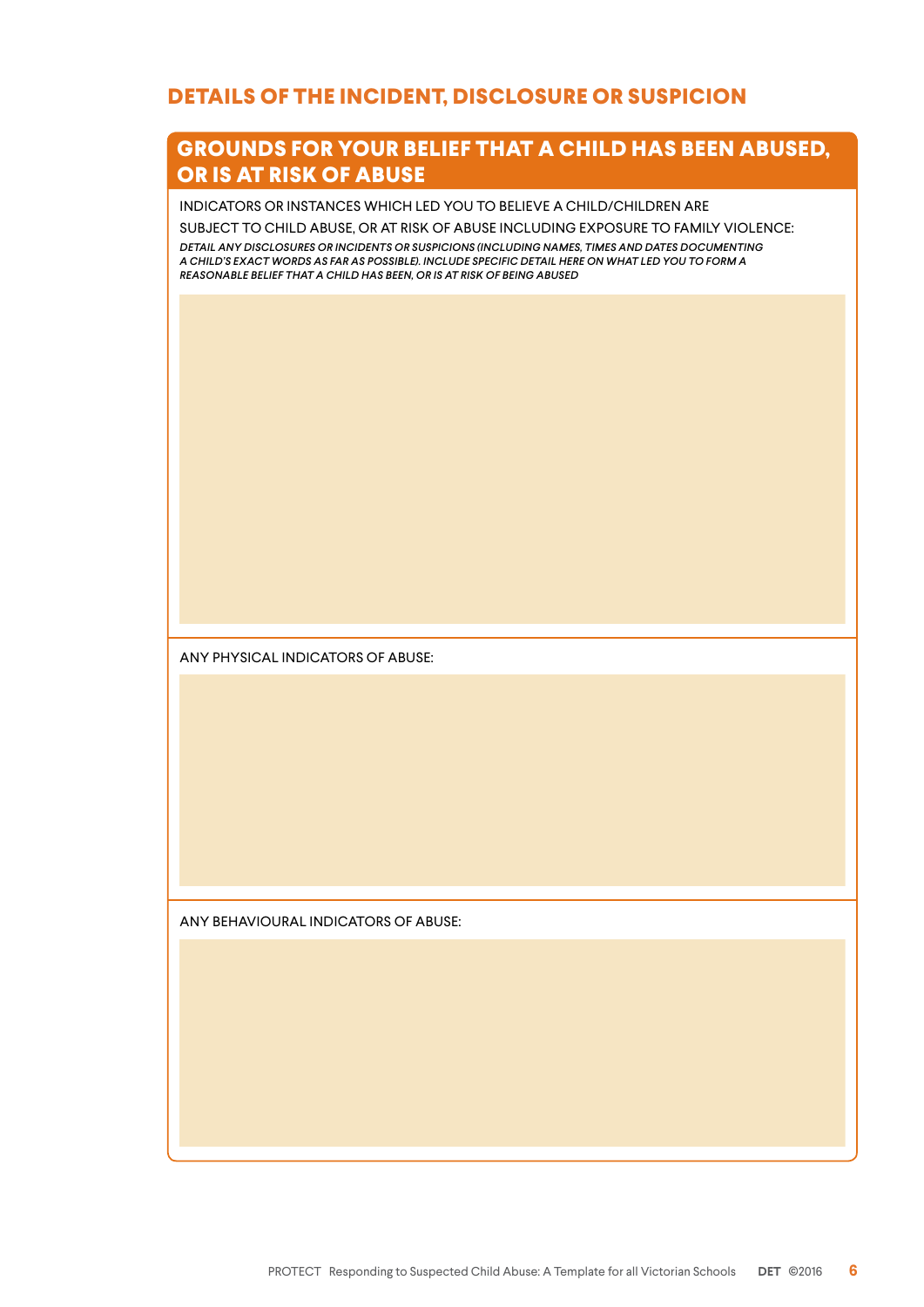| ANY PATTERNS OF BEHAVIOUR OR PRIOR CONCERNS LEADING UP TO AN INCIDENT. |
|------------------------------------------------------------------------|
| DISCLOSURE OR SUSPICION:                                               |

### **DETAILS OF PERSONS ALLEGED TO HAVE COMMITTED THE ABUSE (IF KNOWN)**

| <u> J Jinini i Led The Aldywe (A Tury Wily</u>                                                               |  |
|--------------------------------------------------------------------------------------------------------------|--|
| NAME:                                                                                                        |  |
| <b>GENDER:</b><br>DATE OF BIRTH:                                                                             |  |
| RELATIONSHIP TO CHILD:                                                                                       |  |
| NOTING IF THEY ARE WITHIN THE SCHOOL OR WITHIN THE FAMILY AND COMMUNITY (THIS WILL IMPACT WHO YOU REPORT TO) |  |
|                                                                                                              |  |
|                                                                                                              |  |
|                                                                                                              |  |
| ADDRESS:                                                                                                     |  |
|                                                                                                              |  |
|                                                                                                              |  |
|                                                                                                              |  |
|                                                                                                              |  |
| <b>CONTACT DETAILS:</b>                                                                                      |  |
|                                                                                                              |  |
|                                                                                                              |  |
|                                                                                                              |  |
|                                                                                                              |  |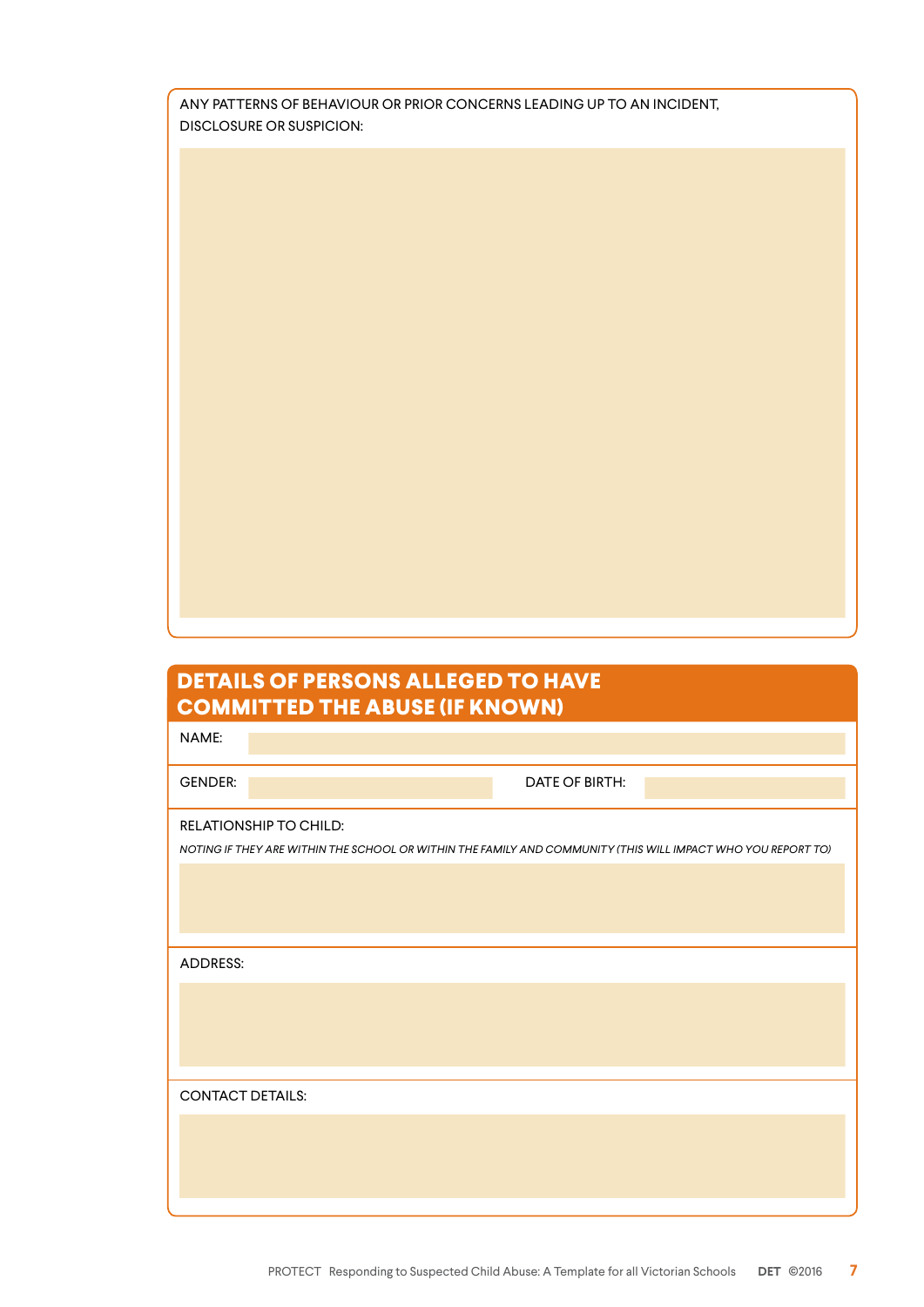#### **CRITICAL ACTION 2: REPORTING**

See Action 2 of Four Critical Actions For Schools: Responding to Incidents, Disclosures and Suspicions of Child Abuse

| <b>REPORTING TO AUTHORITIES</b>                                                                                                                                                                                                                                         |       |
|-------------------------------------------------------------------------------------------------------------------------------------------------------------------------------------------------------------------------------------------------------------------------|-------|
| TICK THE AUTHORITES YOU HAVE REPORTED TO:<br><b>VICTORIA POLICE</b><br>DHHS CHILD PROTECTION<br><b>CHILD FIRST</b><br>DECISION NOT TO REPORT<br>IF YOU'VE DECIDED NOT TO REPORT, LIST YOUR REASONS HERE. ALSO INCLUDE ANY FOLLOW-UP<br>ACTIONS UNDERTAKEN BY YOU BELOW: |       |
| PROVIDE DETAILS OF YOUR DISCUSSIONS WITH ANY OF THE ABOVE AUTHORITIES:                                                                                                                                                                                                  |       |
|                                                                                                                                                                                                                                                                         |       |
| DATE:                                                                                                                                                                                                                                                                   | TIME: |
| <b>AUTHORITY:</b>                                                                                                                                                                                                                                                       |       |
| <b>OUTCOMES FROM THE REPORT:</b>                                                                                                                                                                                                                                        |       |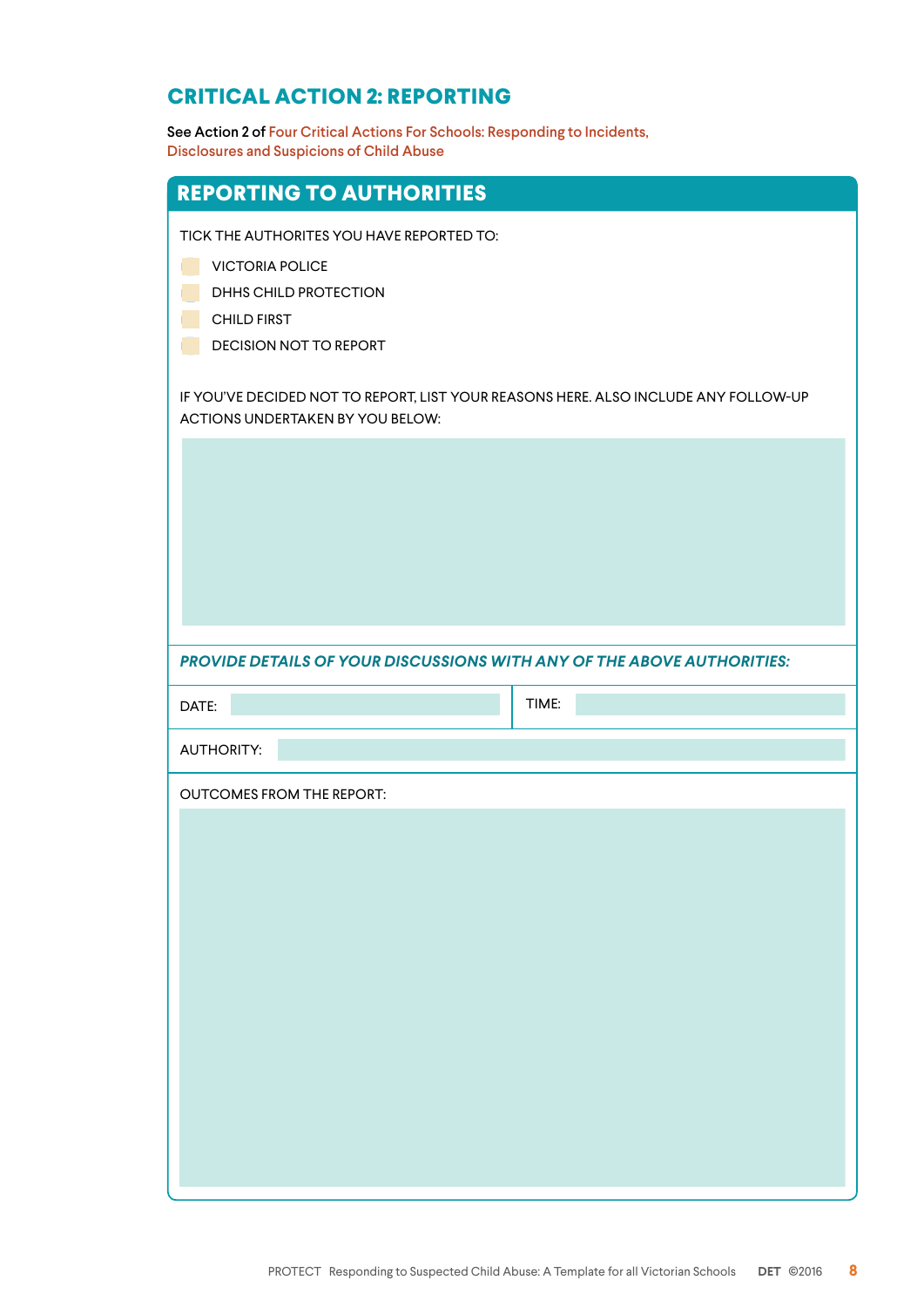| <b>REPORTING INTERNALLY</b>                                                               |                                                                                                              |  |  |
|-------------------------------------------------------------------------------------------|--------------------------------------------------------------------------------------------------------------|--|--|
| <b>PROVIDE DETAILS OF YOUR DISCUSSION WITH SCHOOL LEADERSHIP:</b>                         |                                                                                                              |  |  |
| TIME:                                                                                     | DATE:                                                                                                        |  |  |
| <b>NAMES:</b>                                                                             |                                                                                                              |  |  |
|                                                                                           |                                                                                                              |  |  |
|                                                                                           |                                                                                                              |  |  |
| <b>DISCUSSION OUTCOMES:</b>                                                               |                                                                                                              |  |  |
|                                                                                           |                                                                                                              |  |  |
|                                                                                           |                                                                                                              |  |  |
|                                                                                           |                                                                                                              |  |  |
|                                                                                           |                                                                                                              |  |  |
|                                                                                           |                                                                                                              |  |  |
|                                                                                           |                                                                                                              |  |  |
|                                                                                           |                                                                                                              |  |  |
| PROVIDE DETAILS OF YOUR INTERNAL DISCUSSIONS TO EITHER OF THE FOLLOWING:                  |                                                                                                              |  |  |
| IF THE INCIDENT, DISCLOSURE OR SUSPICION INVOLVES A STAFF MEMBER, CONTRACTOR OR VOLUNTEER | <b>GOVERNMENT SCHOOL STAFF MUST REPORT TO SECURITY SERVICES UNIT AND ALSO TO THE EMPLOYEE CONDUCT BRANCH</b> |  |  |
| <b>CATHOLIC SCHOOL STAFF MUST REPORT TO THEIR CATHOLIC DIOCESAN EDUCATION OFFICE</b>      |                                                                                                              |  |  |
| TIME:                                                                                     | DATE:                                                                                                        |  |  |
| <b>NAMES:</b>                                                                             |                                                                                                              |  |  |
|                                                                                           |                                                                                                              |  |  |
|                                                                                           |                                                                                                              |  |  |
| <b>DISCUSSION OUTCOMES:</b>                                                               |                                                                                                              |  |  |
|                                                                                           |                                                                                                              |  |  |
|                                                                                           |                                                                                                              |  |  |
|                                                                                           |                                                                                                              |  |  |
|                                                                                           |                                                                                                              |  |  |
|                                                                                           |                                                                                                              |  |  |
|                                                                                           |                                                                                                              |  |  |
|                                                                                           |                                                                                                              |  |  |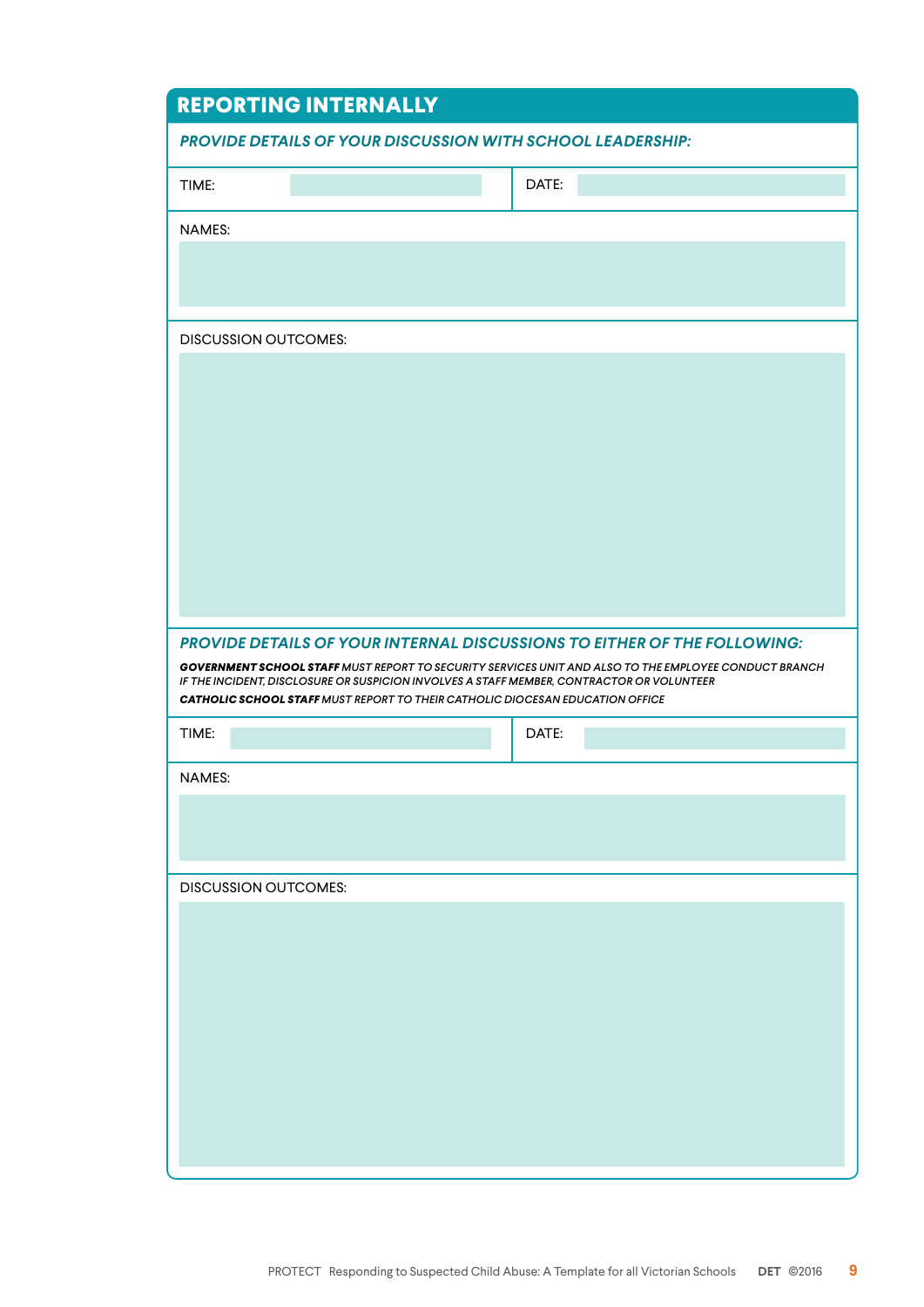#### **CRITICAL ACTION 3: CONTACTING PARENTS/CARERS**

See Action 3 of Four Critical Actions For Schools: Responding to Incidents, Disclosures and Suspicions of Child Abuse

| <b>ACTIONS TAKEN</b>                                                                                                                                                                                                                                                                                               |
|--------------------------------------------------------------------------------------------------------------------------------------------------------------------------------------------------------------------------------------------------------------------------------------------------------------------|
| <b>PROVIDE DETAILS OF YOUR DISCUSSION WITH PARENTS/CARERS (IF APPROPRIATE):</b><br>SCHOOL STAFF MUST CONSULT WITH VICTORIA POLICE AND/OR DHHS CHILD PROTECTION TO DETERMINE IF IT IS APPROPRIATE<br>TO CONTACT PARENTS, IF IT IS, PARENTS MUST BE CONTACTED AS SOON AS POSSIBLE (PREFERABLY ON THE SAME DAY OF THE |
| INCIDENT, DISCLOSURE OR SUSPICION). THIS IS PARTICULARLY CRITICAL IN INSTANCES OF SUSPECTED FAMILY VIOLENCE.<br>HAVE YOU SOUGHT ADVICE FROM DHHS CHILD PROTECTION OR VICTORIA POLICE?<br><b>NO</b><br><b>YES</b><br>IS IT APPROPRIATE TO CONTACT PARENT/CARER?                                                     |
| <b>NO</b><br><b>YES</b>                                                                                                                                                                                                                                                                                            |
| LIST REASONS IF IT IS NOT APPROPRIATE TO CONTACT PARENT/CARER:                                                                                                                                                                                                                                                     |
| IF CONTACTING PARENT/CARER, PROVIDE THE FOLLOWING DETAILS:                                                                                                                                                                                                                                                         |
| NAME OF STAFF MEMBER MAKING THE CALL:                                                                                                                                                                                                                                                                              |
| NAME OF PARENT/CARER RECEIVING THE CALL:                                                                                                                                                                                                                                                                           |
| <b>DISCUSSION OUTCOMES:</b>                                                                                                                                                                                                                                                                                        |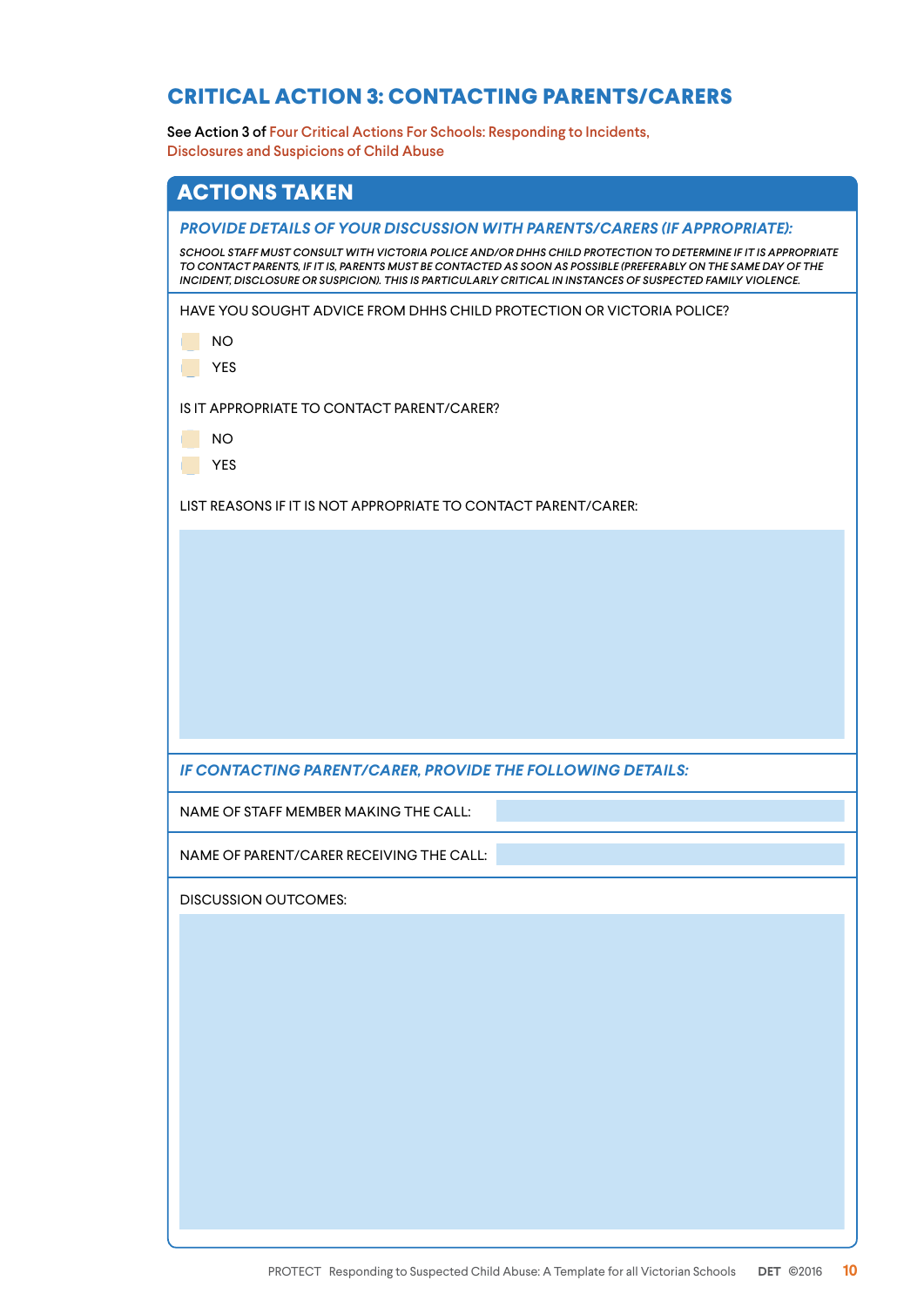#### **CRITICAL ACTION 4: PROVIDING ONGOING SUPPORT**

See Action 4 of Four Critical Actions For Schools: Responding to Incidents, Disclosures and Suspicions of Child Abuse

#### **PLANNED ACTIONS**

*INCLUDE DETAIL OF WHAT FOLLOW-UP ACTIONS HAVE OCCURRED TO SUPPORT THE STUDENT (FOR EXAMPLE REFERRAL TO WELLBEING PROFESSIONALS AND OTHER SPECIALISED SERVICES, THE CONVENING OF A STUDENT SUPPORT GROUP AND DEVELOPMENT OF SUPPORT PLANS):*

FOLLOW-UP ACTIONS:

SUPPORT:

REFERRAL(S):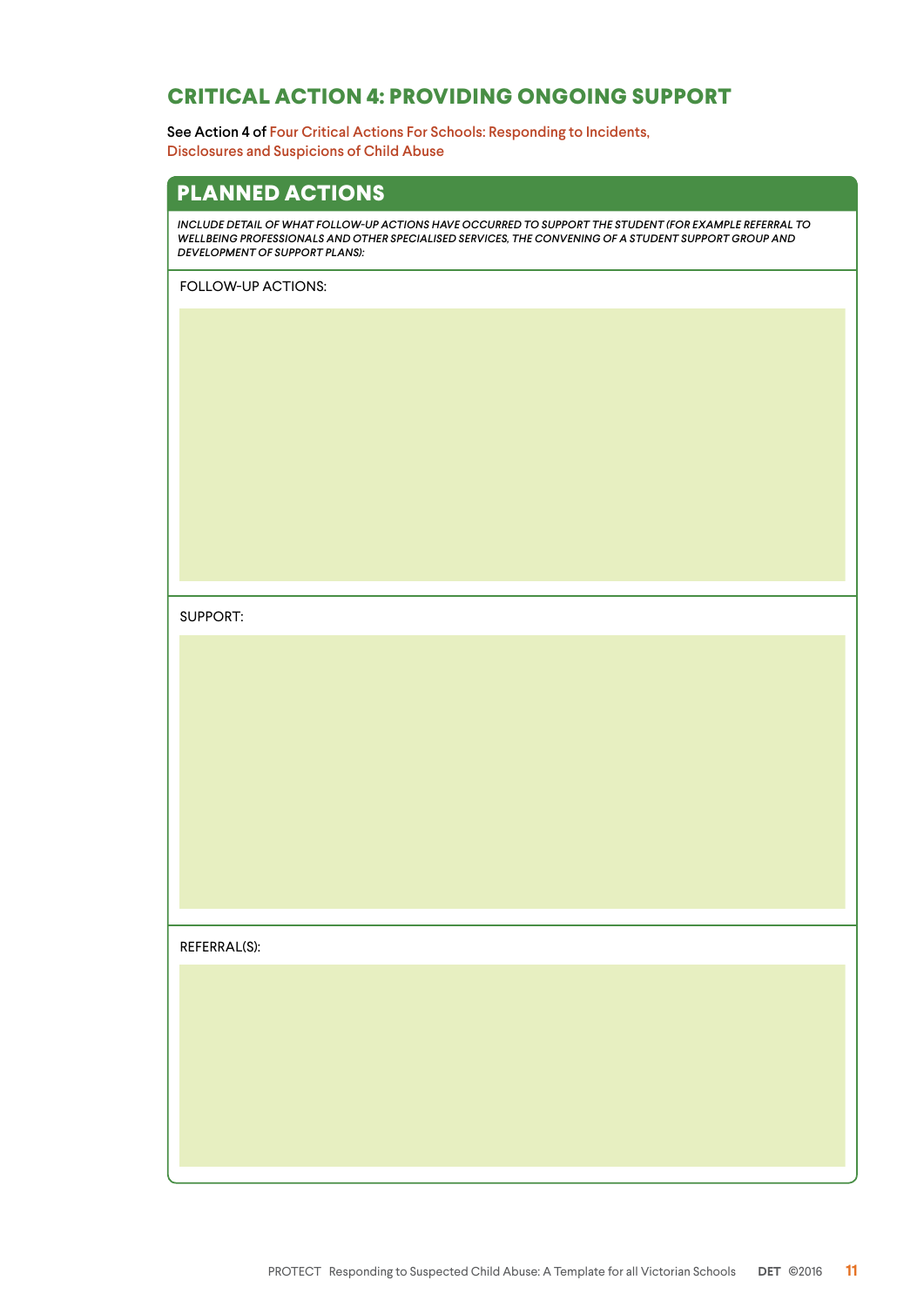#### **PROCESS OF REVIEW**

*COMPLETE THIS SECTION BETWEEN 4- 6 WEEKS AFTER AN INCIDENT, SUSPICION OR DISCLOSURE OF ABUSE IN CONJUNCTION WITH YOUR SCHOOL LEADERSHIP TEAM.* 

*THIS WILL SUPPORT YOU AND YOUR SCHOOL TO CONTINUE TO PROTECT CHILDREN IN YOUR CARE AND TO REFLECT ON YOUR PROCESSES AND THE NEED FOR ANY FOLLOW-UP ACTIONS.* 

#### **SAFETY AND WELLBEING**



#### **CURRENT WELLBEING OF OTHER CHILDREN WHO MAY BE IMPACTED BY THE ABUSE**

ARE THERE ANY OTHER CHILDREN WHO MAY BE IMPACTED BY THE ABUSE?

**NO** 

**THE YES** 

IF SO HAVE THEIR WELLBEING NEEDS BEEN MET?

NO

YES

#### **CURRENT WELLBEING OF IMPACTED STAFF MEMBERS**

DOES THE STAFF MEMBER WHO MADE THE REPORT/WITNESSED AN INCIDENT, FORMED A SUSPICION OR RECEIVED A DISCLOSURE REQUIRE ANY SUPPORT?

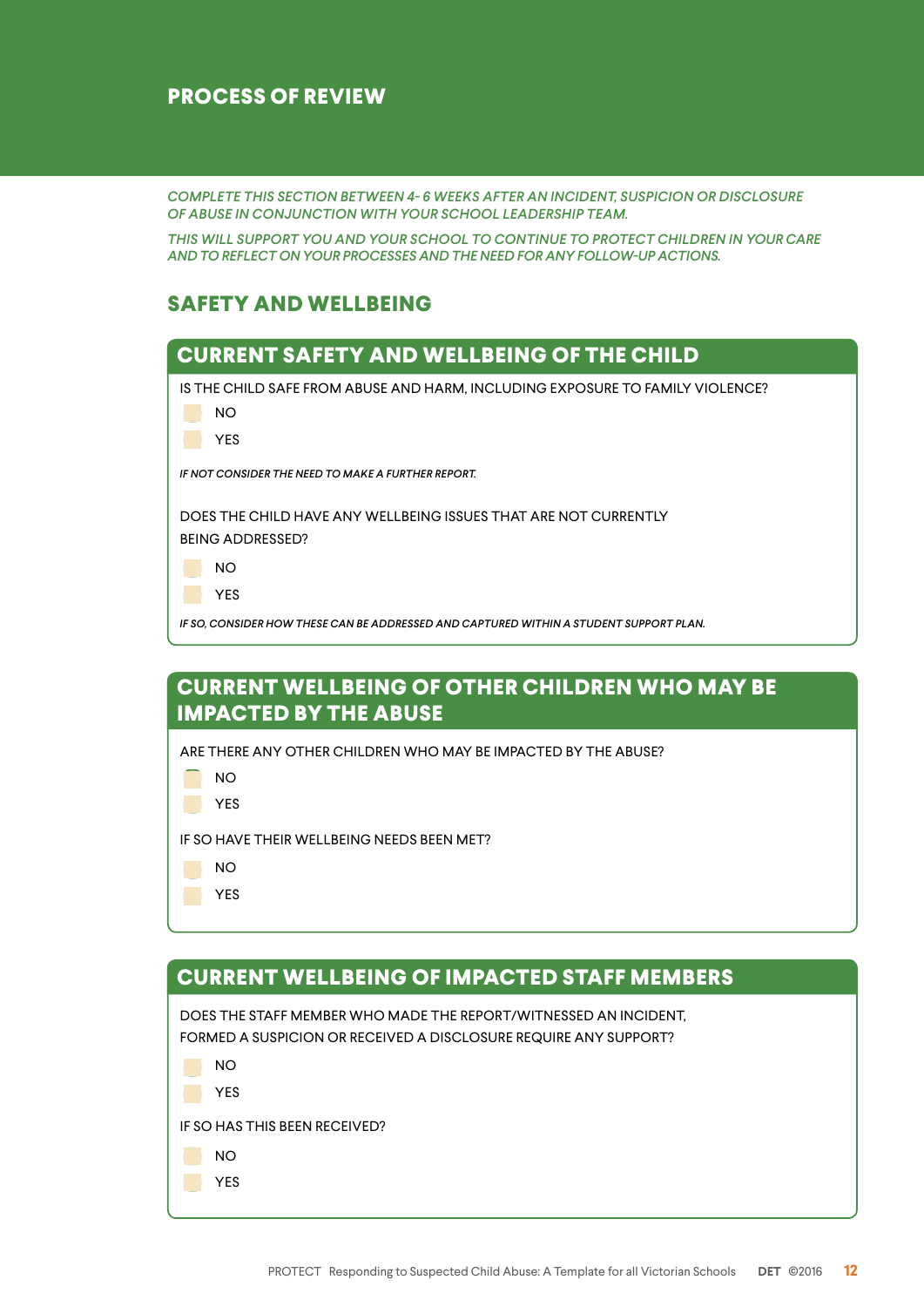